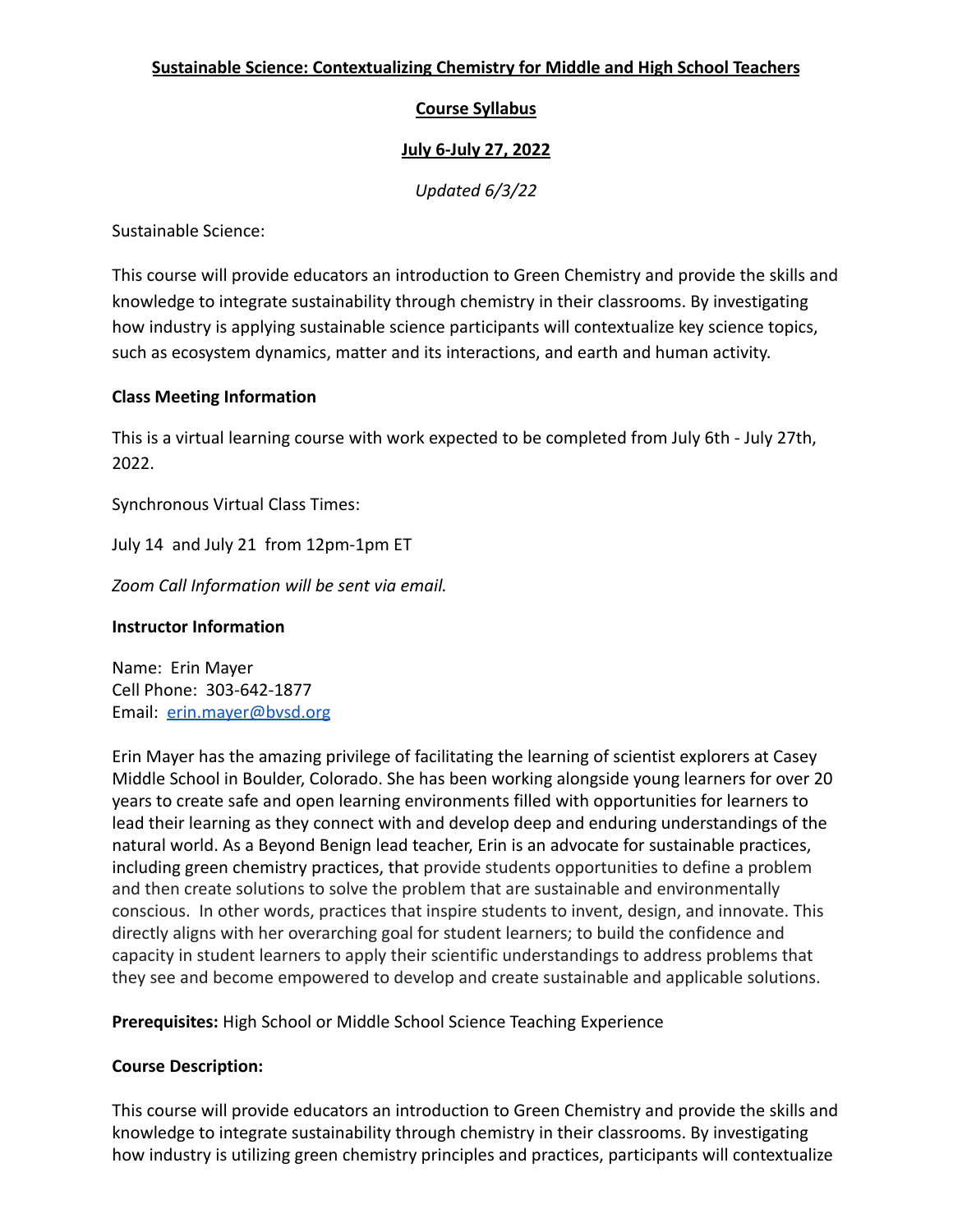key science topics, such as ecosystem dynamics, matter and its interactions, and earth and human activity.

Laboratory activities being used in K-12 classrooms that pose risks to both human health and the environment will be analyzed, and green chemistry replacement labs and hazard awareness techniques that are safer and more cost effective will be featured. Participants will evaluate laboratories based on green chemistry principles such as safer solvents, real-time analysis and pollution prevention. They will identify lab activities that are of concern to the health and safety of the environment and humans and recognize safer alternatives.

### **Course Objectives**

After completing this course, the student will be able to**:**

- Explain the key criteria of green chemistry
- Examine the effects of chemical products and processes on human health and the environment
- Formulate safer alternatives to traditional K-12 labs
- Apply chemical hazard awareness tools to reduce risk in the classroom and lab
- Apply green chemistry and sustainable science principles to student-centered STEM labs
- Give examples of how these 12 principles are being used in industry to make the world more sustainable.
- Implement green chemistry principles and practices in their classrooms

#### **Required readings:**

All required readings will be given to students in the form of PDF or web-linked documents. No book purchases are required although throughout the course students will be given recommendations for further reading if they wish to purchase these. The Green Chemistry community has made the majority of these resources available for free for educators and this class will encourage teachers to use those resources.

#### **Types of Communication**

Students will be expected to attend the virtual meet-ups on July 14 and July 21 from 12:00pm-1:00pm ET. Over the course of the three weeks, students will submit assignments on Canvas to complete the course by July 27, 2022. Students may reach out electronically or call if there is an urgent matter.

#### **Use of resources**

We expect you to make use of materials in an ethical manner. Always cite your sources of information, and if you find you want to leverage someone's ideas, templates, etc., we expect you to credit the appropriate parties. Sadly, it's pretty easy to spot when a student hasn't done so. Thanks in advance for being responsible!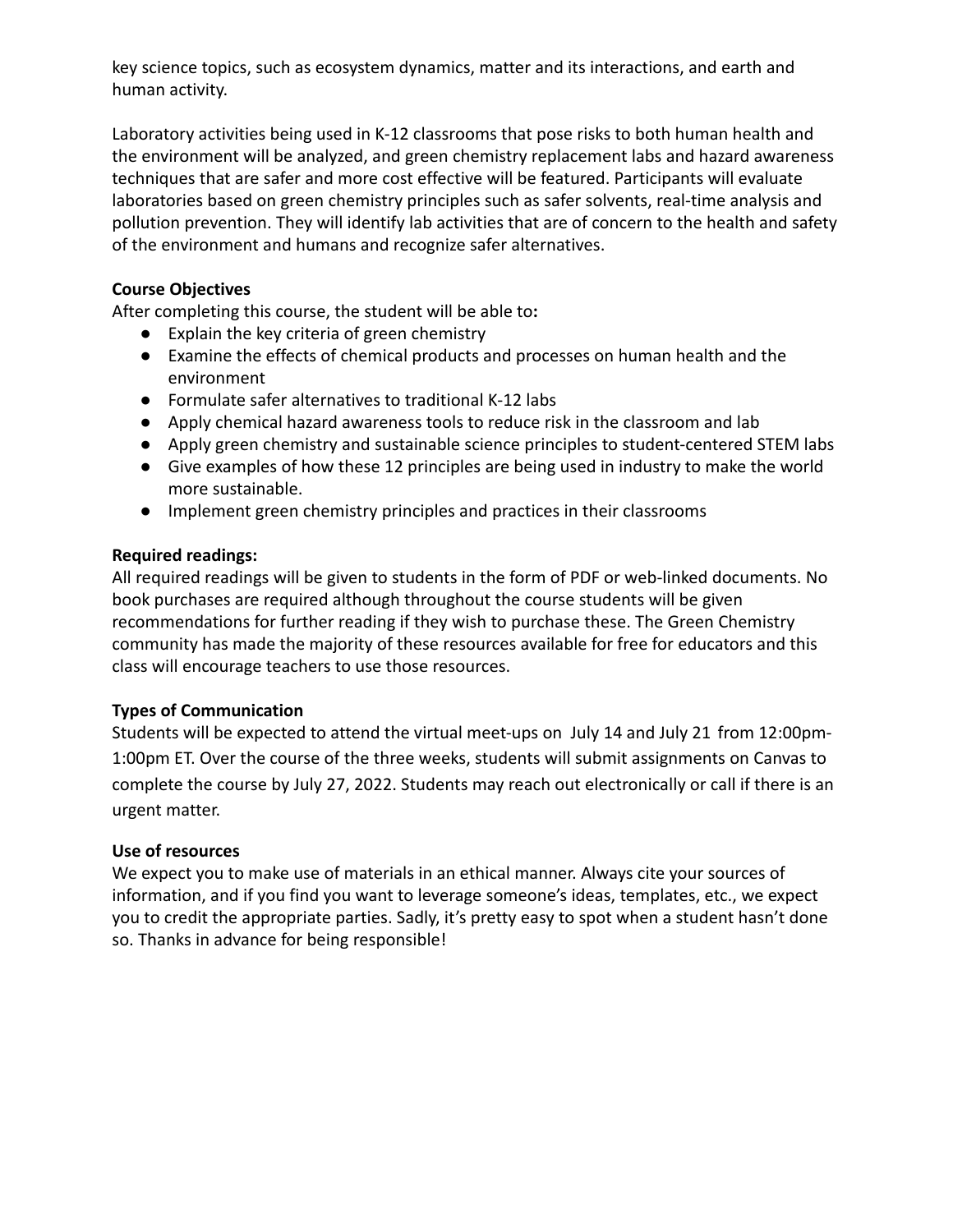### **Expectations of Students:**

We expect you to:

- Attend virtual classes fully prepared to discuss all assigned material share responsibility for the quality of the experience.
- Contribute to the class discussion in a way that enhances the learning process.
- Conduct yourself in class as you would in a professional situation (i.e., be courteous, offer constructive criticism, compliment on a job well done, and give thoughtful feedback).
- Provide ongoing feedback with regard to the extent in which this class is meeting your expectations and objectives.
- Assignment Due Dates:
	- Assignment 1: July 13, 2022
	- Assignment 2: July 20, 2022
	- Assignment 3: July 27, 2022

Please reach out as soon as possible if you have any emergencies or need more time to complete the *course. We may or may not be able to accommodate this request.*

#### **Expectations of the Instructor:**

You can expect us to:

- Review course content, materials and assignments prior to the start of the class
- Share syllabus prior to the start of the course
- Respond to individual email within 24 hours.
	- Erin Mayer´s email address: [erin.mayer@bvsd.org](mailto:erin.mayer@bvsd.org)
- Give you individual feedback on assignments.
- Enjoy teaching you and learning from you!

#### **Evaluation and Grading**

In this course you will be evaluated in the following way:

| <b>Virtual Class Participation</b>            |     | July 14 & July 21, 2022 |
|-----------------------------------------------|-----|-------------------------|
| Assignment 1 (Green Chemistry Reflection)     | 10% | Due: July 13, 2022      |
| Assignment 2 (Lab Exploration Reflection)     | 20% | Due: July 20, 2022      |
| Assignment 3 (Virtual Lab Video Presentation) | 30% | Due: July 27, 2022      |

Total: 100%

### **Grading Scale**

 $A = 90\% - 100\%$  $B = 80\% - 89\%$  $C = 70\% - 79\%$  $D = 60\% - 69\%$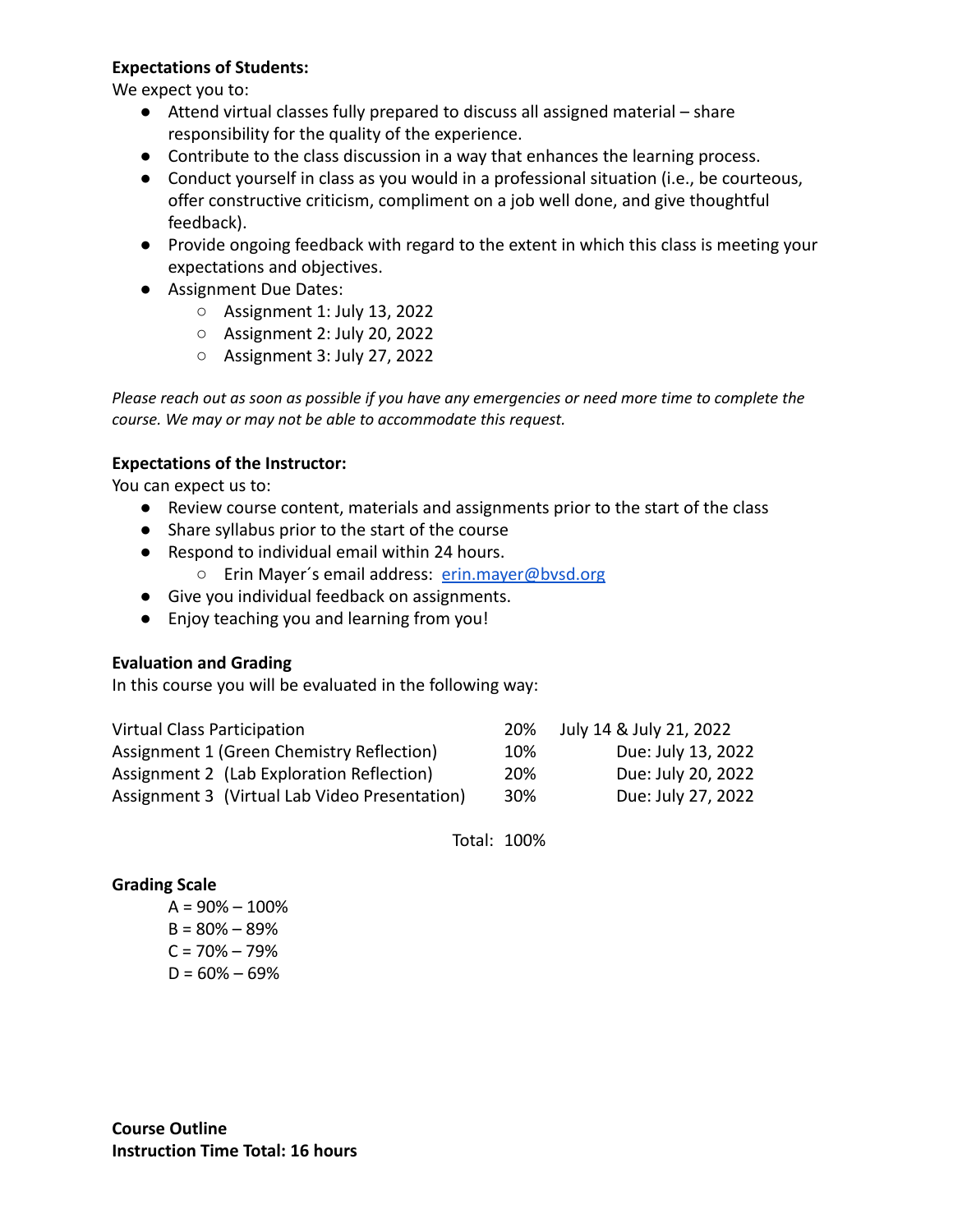| Introduction to Green<br>Chemistry | Introduction to Green Chemistry - July 6- July 13, 2022                    |  |  |
|------------------------------------|----------------------------------------------------------------------------|--|--|
|                                    | Introduction to Green Chemistry readings and videos are designed to        |  |  |
|                                    | prepare participants with the knowledge needed to think critically for the |  |  |
|                                    | lab portion of the course.                                                 |  |  |
| Instructional time                 | 4 hours                                                                    |  |  |
| Learning resources                 | Watch the 2 videos of Dr. John Warner and Dr. Paul Anastas explaining the  |  |  |
|                                    | importance of green chemistry education and the history of the 12          |  |  |
|                                    | principles of green chemistry:                                             |  |  |
|                                    | 1. http://www.youtube.com/watch?feature=player_embedded&v=VR               |  |  |
|                                    | JLmKAhdyw#at=63 (10 minutes)                                               |  |  |
|                                    | 2. http://www.beyondbenign.org/greenchemistry/greenchem.html               |  |  |
|                                    | (Intellectual Ecology 30 minutes)                                          |  |  |
|                                    |                                                                            |  |  |
|                                    | <b>Read the following articles:</b>                                        |  |  |
|                                    | 1. Strategies:                                                             |  |  |
|                                    | https://www.greenbiz.com/article/5-strategies-accelerate-green-ch          |  |  |
|                                    | emistry                                                                    |  |  |
|                                    |                                                                            |  |  |
|                                    | 2. Benefits:                                                               |  |  |
|                                    | https://www.environmentalleader.com/2016/03/6-benefits-of-beco             |  |  |
|                                    | ming-a-sustainable-business/ - Environmental Leader, March 6, 2016,        |  |  |
|                                    | 6 Benefits of Becoming a Sustainable Business                              |  |  |
|                                    |                                                                            |  |  |
|                                    | 3. Growth Mindset - Green Chemistry:                                       |  |  |
|                                    | https://www.google.com/url?q=https://www.degruyter.com/docu                |  |  |
|                                    | ment/doi/10.1515/9783110445923-008/html&sa=D&source=docs&                  |  |  |
|                                    | ust=1636119335408000&usg=AOvVaw2cRnDjDkNVr4gxsc1UOC8B                      |  |  |
|                                    |                                                                            |  |  |
|                                    | 4. 12 Principles Explained:                                                |  |  |
|                                    | https://www.acs.org/content/acs/en/greenchemistry/principles/1             |  |  |
|                                    | 2-principles-of-green-chemistry.html                                       |  |  |
|                                    |                                                                            |  |  |
| Objectives                         | Students will:                                                             |  |  |
|                                    | Understand the reasons why Green Chemistry is critical to the future       |  |  |
|                                    | sustainability of the world.                                               |  |  |
|                                    | Consider the importance of green chemistry education and how they          |  |  |
|                                    | can become a part of that change.                                          |  |  |
|                                    | Explain the key criteria of green chemistry                                |  |  |
|                                    | Examine the effects of chemical products and processes on human            |  |  |
|                                    | health and the environment                                                 |  |  |
|                                    | Reflect on how green chemistry can drive instructional practices in        |  |  |
|                                    | the classroom and how using these practices connect to growth              |  |  |
|                                    | mindset                                                                    |  |  |
|                                    |                                                                            |  |  |
| Assignments                        | Short writing assignment (Due July 13, 2022):                              |  |  |
|                                    | Based upon the videos and readings, write a 1 pager that states how your   |  |  |
|                                    | students might benefit from knowing about green chemistry. The aim of this |  |  |
|                                    | exercise is to give you a concise framework for sharing with students,     |  |  |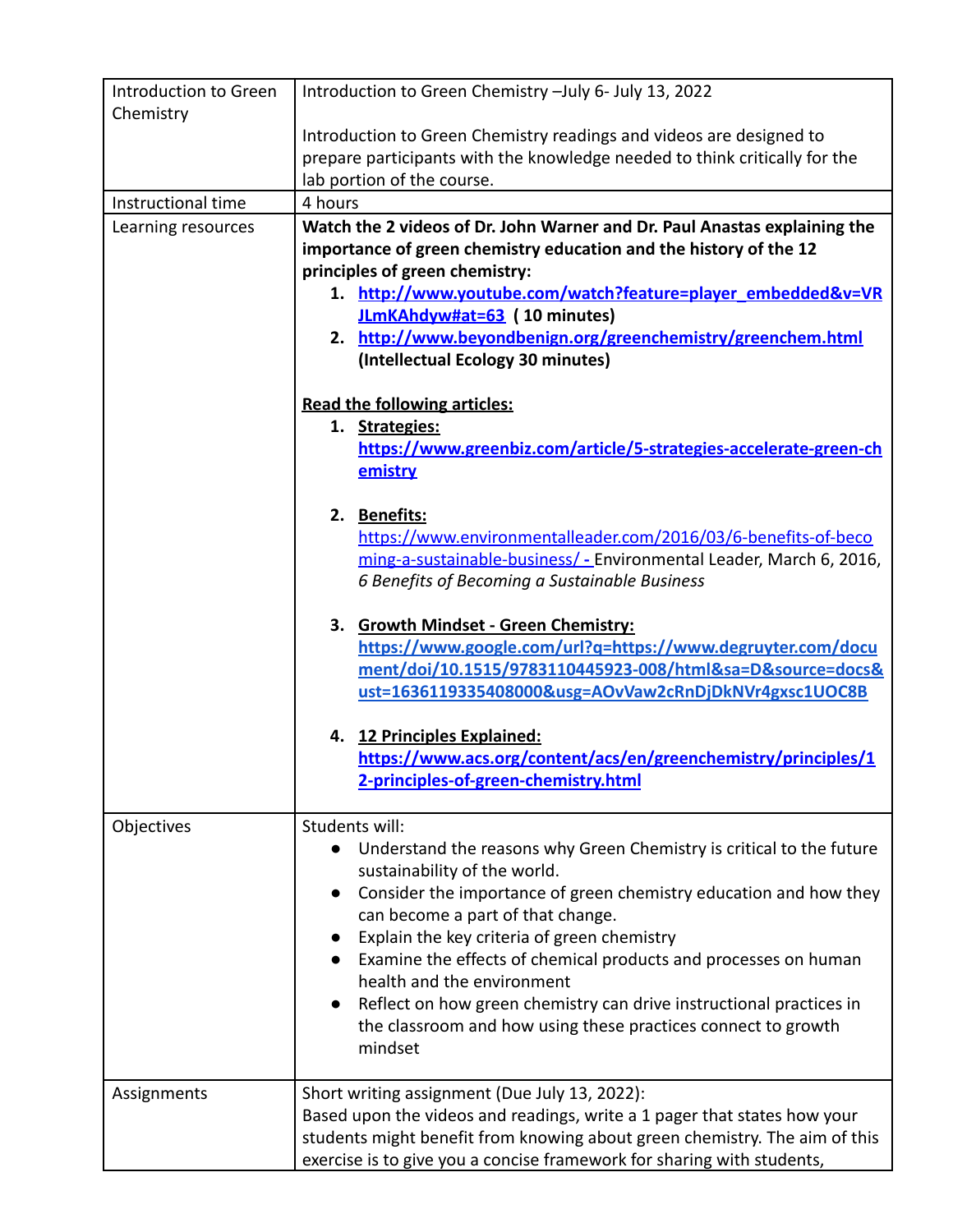|                       | parents, colleagues and administrators why you are integrating green<br>chemistry into your teaching practice. |
|-----------------------|----------------------------------------------------------------------------------------------------------------|
| Method of instruction | Virtual introductions                                                                                          |
|                       | Video viewing                                                                                                  |
|                       | Readings                                                                                                       |

| Green Chemistry Lab | Lesson 2 - July 13-July 20, 2022                                           |  |
|---------------------|----------------------------------------------------------------------------|--|
| Practice            | Students will learn about the risk equation and understand                 |  |
|                     | fundamentally how Green Chemistry reduces hazards and therefore is         |  |
|                     | inherently safer lab practice. Students will learn about green chemistry   |  |
|                     | replacements for core chemistry concepts such as                           |  |
|                     | endothermic/exothermic reactions, types of reactions and equilibrium.      |  |
|                     | Students will also tune in to a virtual Beyond Benign Lead Teacher         |  |
|                     | Lesson Share-out where they will hear from teachers from across the US     |  |
|                     | share their best practices for integrating green chemistry with their      |  |
|                     | students.                                                                  |  |
| Instructional time  | 3 hours                                                                    |  |
| Learning resources  | 1. Reading/Exploration - Replacement Labs:                                 |  |
|                     | https://www.beyondbenign.org/cur-high-school/                              |  |
|                     | https://www.beyondbenign.org/curriculum_topic/hs-chemical-reactions/       |  |
|                     | https://www.beyondbenign.org/curriculum_topic/hs-reaction-rates-equilibriu |  |
|                     | m/                                                                         |  |
|                     | 2. View other lead teacher videos (links will be provided)                 |  |
|                     |                                                                            |  |
|                     | 3. Virtual Panel Participation - Zoom Link will be provided                |  |
| Objectives          | Students will:                                                             |  |
|                     | Understand the criteria in the risk equation and general                   |  |
|                     | toxicology                                                                 |  |
|                     | Apply chemical hazard awareness tools to reduce risk in the                |  |
|                     | classroom and lab                                                          |  |
|                     | Review replacement labs developed specifically to replace labs             |  |
|                     | they currently use in the classroom                                        |  |
|                     | Workshop how they can alter their current lab activities and               |  |
|                     | methods of instruction to be safer and more sustainable                    |  |
|                     | Learn about local and national sustainable green chemistry                 |  |
|                     | initiatives                                                                |  |
|                     |                                                                            |  |
| Assignments         | All assignments below are due July 20, 2022:                               |  |
|                     | Watch lead teacher presentation(s) and explore their resources             |  |
|                     | to brainstorm how they have transformed their labs or have had             |  |
|                     | their students work with them to transform their labs to be more           |  |
|                     | sustainable                                                                |  |
|                     | Group forum discussions on edits made to their lab(s) and why<br>$\bullet$ |  |
|                     | this would significantly improve their lab(s)                              |  |
|                     | Reflection on how their edits to their labs are more green and             |  |
|                     | will impact student exposure to green chemistry                            |  |
|                     |                                                                            |  |